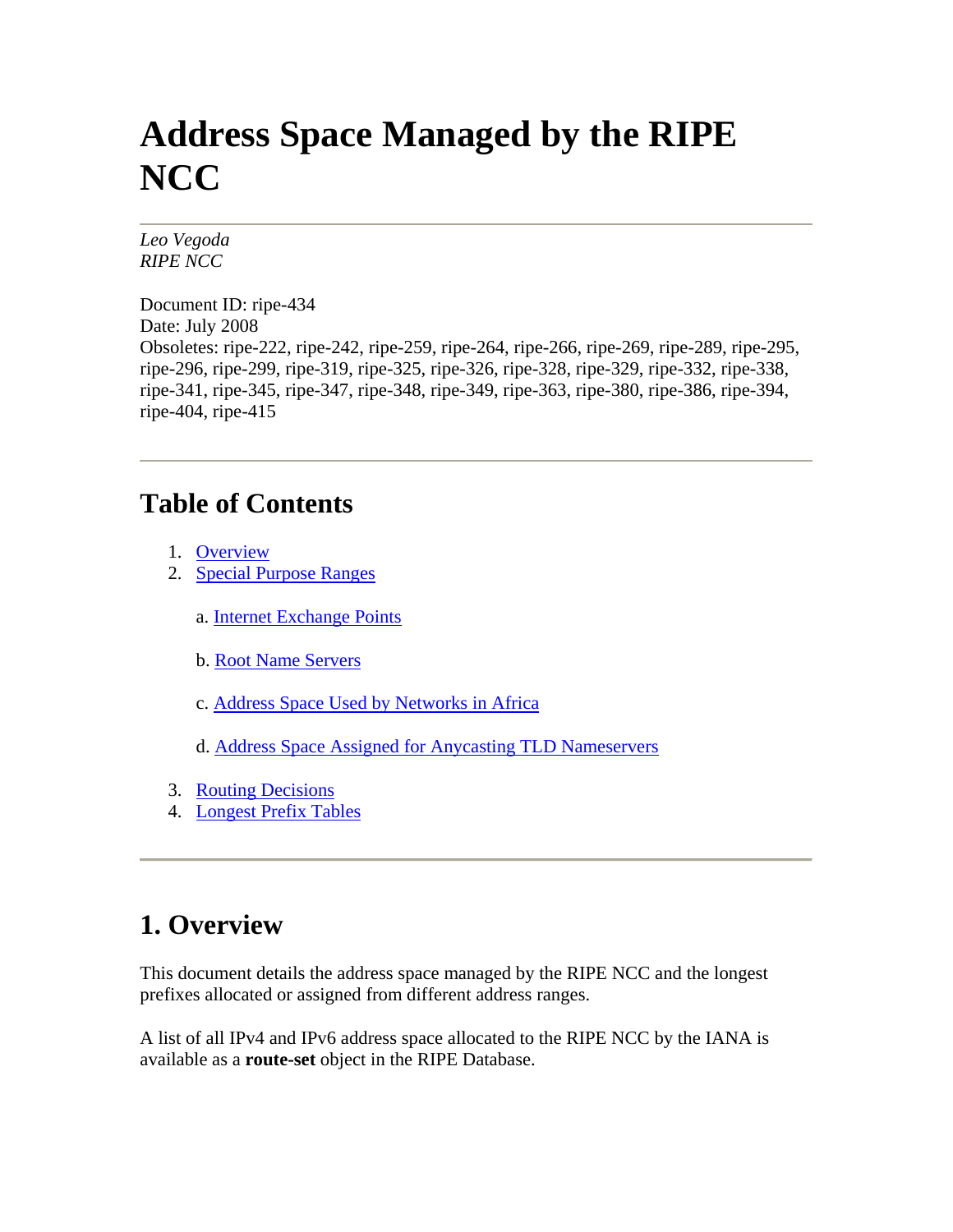<span id="page-1-0"></span>It can be found on the RIPE NCC website at:

[http://www.ripe.net/whois?-rTroute-set+RS-IP-ALLOCATIONS-TO-RIPE-NCC-](http://www.ripe.net/whois?-rTroute-set%2BRS-IP-ALLOCATIONS-TO-RIPE-NCC-FROM-IANA)[FROM-IANA](http://www.ripe.net/whois?-rTroute-set%2BRS-IP-ALLOCATIONS-TO-RIPE-NCC-FROM-IANA)

The RIPE whois client can get it with the following command:

```
$ whois -h whois.ripe.net -r -Troute-set RS-IP-ALLOCATIONS-TO-RIPE-NCC-
FROM-IANA
```
# **2. Special Purpose Ranges**

#### **2.a. Internet Exchange Points**

Small IPv6 blocks have been assigned to Internet Exchange Points (IXPs) under the IPv6 Address Space Policy for Internet Exchange Points (ripe-256).

All RIPE NCC IPv6 IXP assignments come from the 2001:07F8::/32 range and are registered in the RIPE Database.

A full list of IPv6 IXP assignments can be obtained by querying the RIPE Database for all more specific **inet6num** objects.

This can be done on the RIPE NCC website at:

[http://www.ripe.net/whois?-rm+2001%3A07F8%3A%3A%2F32](http://www.ripe.net/whois?-rm%2B2001%3A07F8%3A%3A%2F32)

It is possible to create a list of the IP ranges assigned by the RIPE NCC with a command line query like this:

\$ whois –h whois.ripe.net -r -m 2001:07F8::/32 | grep ^inet6num

#### **2.b. Root Name Servers**

IPv6 blocks have been assigned to Root Name Servers under the IPv6 Addresses for Internet Root Servers in the RIPE Region policy (ripe-233). These assignments come from the 2001:7F8::/29 range and are registered in the RIPE Database.

#### **2.c. Address Space Used by Networks in Africa**

Between October 2003 and April 2005, IPv4 allocations and assignments to Local Internet Registries (LIRs) and End Users in African countries north of the equator were made from 196.200.0.0/13. This range was part of a /8 also used by the **American** [Registry for Internet Numbers](http://www.arin.net/) (ARIN) for African allocations. Because the longest prefix ARIN allocated or assigned for 196/8 was /24, this was also the longest prefix the RIPE NCC assigned from 196.200.0.0/13.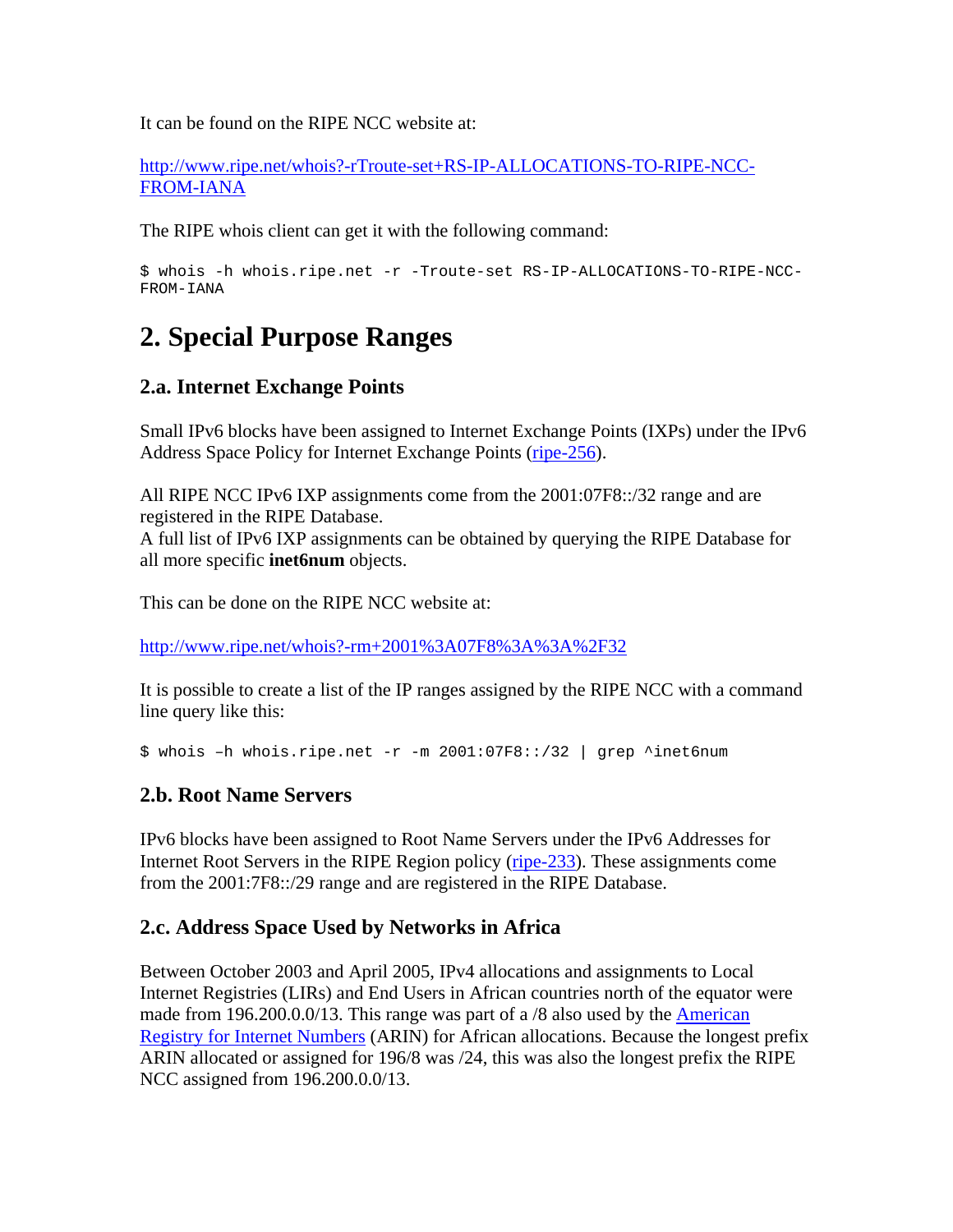#### <span id="page-2-0"></span>**2.d. Address Space Assigned for Anycasting TLD Nameservers**

Policy proposal 2005-02 was accepted in September 2006 and allowed the RIPE NCC to assign single IPv4 and IPv6 prefixes to Top Level Domains (TLDs) for anycasting DNS. The IPv4 assignments are /24 and are taken from 194.0.0.0/18. The IPv6 assignments are /48 and are taken from 2001:0678::/29.

## **3. Routing Decisions**

Routing decisions are the responsibility of network operators. Network operators taking routing decisions based on prefix length are requested and encouraged to route blocks of sizes corresponding to the longest prefix.

| <b>IPv4 Range</b> | <b>Longest Prefix</b> |
|-------------------|-----------------------|
| 62/8              | /19                   |
| 77/8              | /21                   |
| 78/7              | /21                   |
| 80/7              | /20                   |
| 82/8              | /20                   |
| 83/8              | /21                   |
| 84/6              | /21                   |
| 88/7              | /21                   |
| 90/8              | /21                   |
| 91/8              | /29                   |
| 92/8              | /21                   |
| 93/8              | /21                   |
| 94/8              | /21                   |
| 95/8              | /21                   |
| 188/8             | /21                   |
| 193/8             | /29                   |
| 194/7             | /29                   |
| 196.200/13        | /24                   |
| 212/7             | /19                   |
| 217/8             | /20                   |

### **4. Longest Prefix Tables**